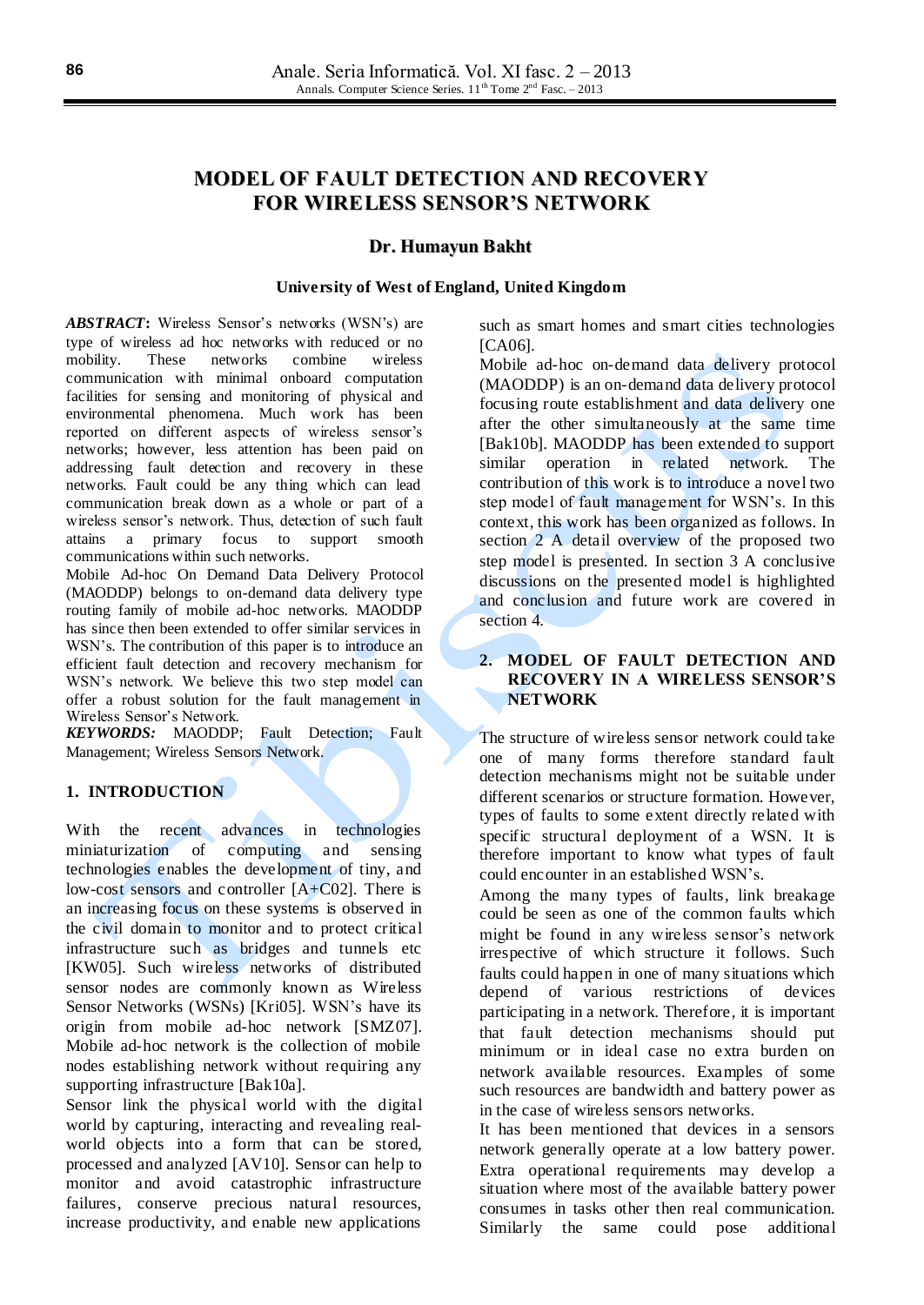requirements to the available bandwidth resulting slowing down communication or data transfer, thereby, degrading performance of a WSN.

It is quite understandable that the CLUSTER HEAD (CH) OR GROUP LEADER of a GROUP cannot all alone handle such failures OR errors. In due course, errors could also be some thing other then fault detection. However, this term has been used synonymously in place of faults in the available literature. CH can function better if a fault detection mechanism can follow a distributed set of an operation. Since, it is quite obvious that in most of the network life CH would be busy in communicating with SINK in order for collected data to be delivered at the base station. It is off interest that there is one of many possible ways of CH selection as reported in the existing literature. However, in a general sense a NODE or a STATION with high power and storage capacity could be a standard choice.

It is highly unlikely that a fault detection and recovery solution requiring some additional tasks for Cluster Head to perform could full-fill all the requirements. It is partially due to the same reasons that this particular area stands alone and requires some better mechanism of handling issue being discussed.

Fault detection and fault recovery are interrelated with each other. On one hand where fault detection is considered on other side fault recovery has to be taken on board at the same time. A general principle as outlined in the above discussion has been followed in the proposed fault detection and recovery for WSN's and is as follows.

# **2.1. Time State**

It is in view of this a TIME state has been introduced as a part of HEADER of a data packet in MAODDP. Such factor could be used either to calculate or to determine a successful data delivery. It is useful to mention that TIME factor is one of some novel factor of the presented mechanism. Wireless node has also been made responsible to take necessary steps in case a node feels some communication disturbances. This model has been named as a two steps due to the above mentioned actions which are introduced to ensure error free communication. TIME state 'T' not only ensures effective communication but also validates known path entries of WSN's nodes.

#### **2.2. Data Communication**

If an acknowledged or replied is not receive within the time 'T' a wireless node regardless of status i.e. head or a member can either consider resending the

data packet or a query could be initiated to the node closest to the desired destination. A limit of maximum two reattempts has been added as a crucial part of the proposed scheme. In between these two attempts the first one must be done and the second is optional. Therefore, if the node is not in a position where it can make a second attempt subsequent retry is not required.

A sensor node could chose to conserve power then to consume it in another attempt. If after first or second retries NO STATUS UPDATE is received, such destination is MARKED as UNAVILABLE OR DEAD. In order to minimize addition tasks, SOURCE node is not required to ISSUE any UPDATE notification about the DEAD node rather a NOVEL approach has been introduced.

## **2.3. Dead Node**

In the adopted procedure in MAODDP, a node having information about a DEAD node, add a reference to it in the next communication to any node in the network. Such entries are marked with  $(°D' + 'MNO')$  where D represents a Dead node and MNO represent the dead node member number. A retry to any of the wireless node can alert all the nodes in the path to the destination node about a possible break. Such node would also follow the above procedure for minimum of one subsequent communication cycle. It is self explanatory that all group members became aware of a possible DEAD node in due time. An account of SLEEPING MODE has also been considered; therefore a soft measure of RE-ALIVE Header has been added. In essence if a node misses a communication due to being in a sleep mode and discover again, any such discovering could be marked as ('RAL'+'MNO'), here RAL denotes realive and MNO is for member number. Such MARKS are added only once by all the nodes in the path in very next data transmission.

## **2.4. Sleep Mode**

In relation with SLEEP MODE depends on a wireless sensor's network formation, a node might be given permission to switch into SLEEP MODE. In other words, during such mode nodes are considered in an active transmission. In addition to the above, though Status Time calculation can also reflect such situation, however, such precaution is added to avoid any minor possibility. In second step of a two steps model if a node does not hear delivery confirmation from the CH, it can follow the same procedure of retries as mentioned earlier in STEP one.